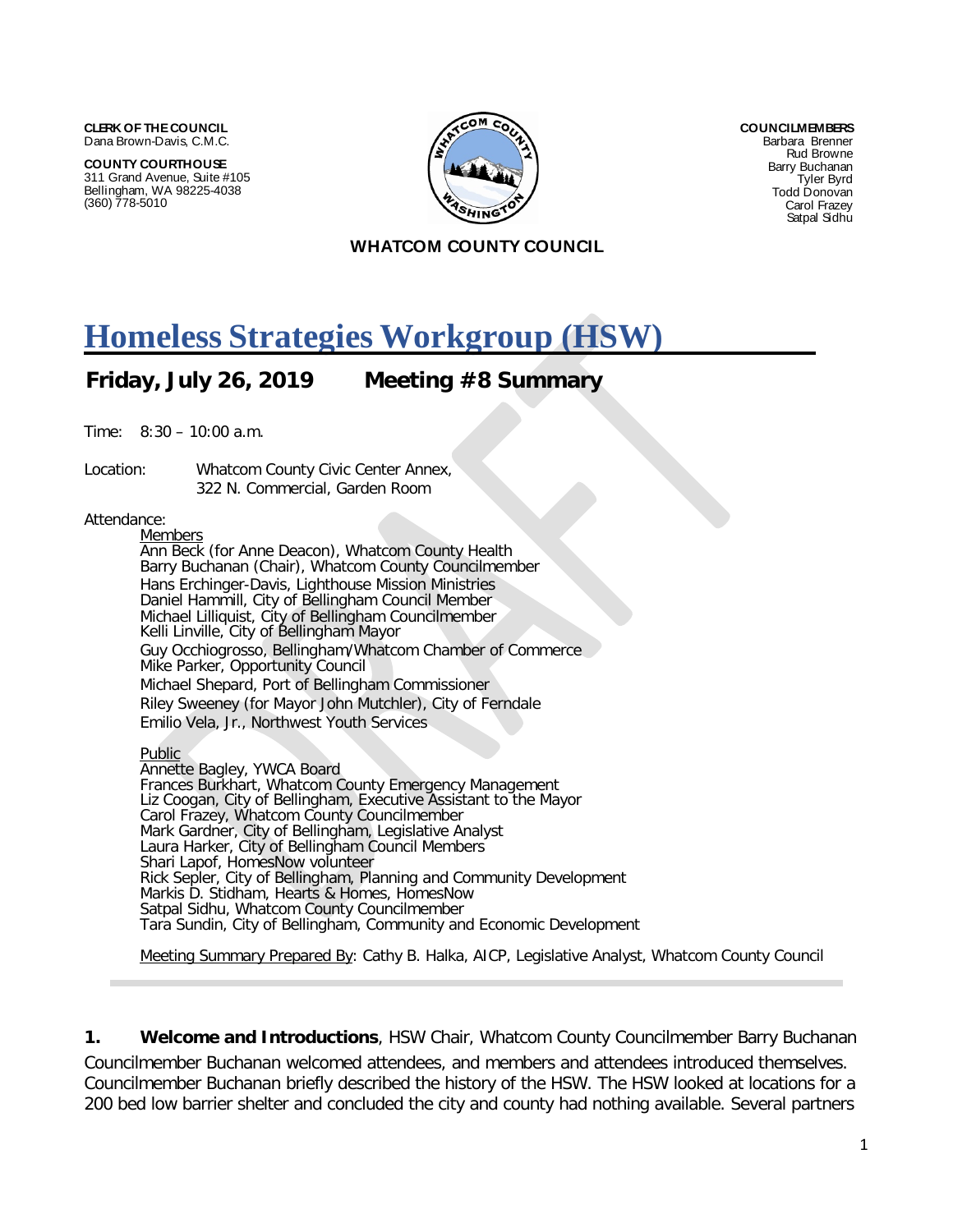came together last winter to offer severe weather shelters. The Housing Advisory Committee Convened a Severe Weather subcommittee. There was more to do so the HSW was combined with the Severe Weather Workgroup to constitute this new HSW.

On behalf of Anne Deacon, Human Services Manager, Whatcom County, Ann Beck described recent activities of the Whatcom County Department of Health:

- $\circ$  Meeting scheduled the week of July 29<sup>th</sup> for the communications team to discuss how to get information out about **locations of shelters**. (includes City of Bellingham staff from communications, emergency management, health, as well as Opportunity Council). The goal is to have a main phone number with information on shelters that are open and where to go.
- o Whatcom County Health is **training volunteers** to be ready with the skills to help with temporary shelters when needed, including identifying lead volunteers.
	- Whatcom Human Rights Task Force Meeting resulted in identifying volunteer training ideas (CPR, first aid, personal boundary training, etc.).
	- Meeting today with Whatcom Volunteer Center to understand their process.
- o The County recently released a Letter of Interest to ask organizations that might host a temporary shelter site or provide volunteers. The goal is to identify partner organizations by October, train volunteers by the end of October, and be ready for a call to action by November.

The HSW discussed with the temperature/criteria for declaring severe weather. Clarification was offered that the **Severe Weather Shelter Guiding Assumptions** have flexibility. The Health Department Director (Regina Delahunt) has the authority to open shelters at her discretion if health and safety are at risk.

Mayor Kelli Linville indicated the main issue is **capacity**, which if addressed can reduce the need to rely on temporary shelters. Councilmember Buchanan indicated that communication is important, knowing capacity on a daily basis will be key to being successful.

#### **Update on Winter Shelters (3-month shelters)**

The City of Bellingham has identified a 3-month shelter location, but the location will not be announced until August. The site will accommodate 35-40 women. Opportunity Council will serve as the primary manager in support of the mission. City will buy all the materials to operate laundry service. Fountain Church is providing insight into operations. Clients will check in at the mission, check in service will be done by the Opportunity Council. Fountain Church will provide the vehicle to transport people to the shelter location. The budget will be larger than last \$20,000, which was mostly used for supplies and supplemented by volunteer time.

The City of Ferndale is working (not finalized yet) to convert Pioneer Pavilion into a severe weather day shelter.

Last winter the Mission was at capacity even with the temporary shelters operating at Fountain Community Church and the Library. The Bellingham downtown library is not available this winter as it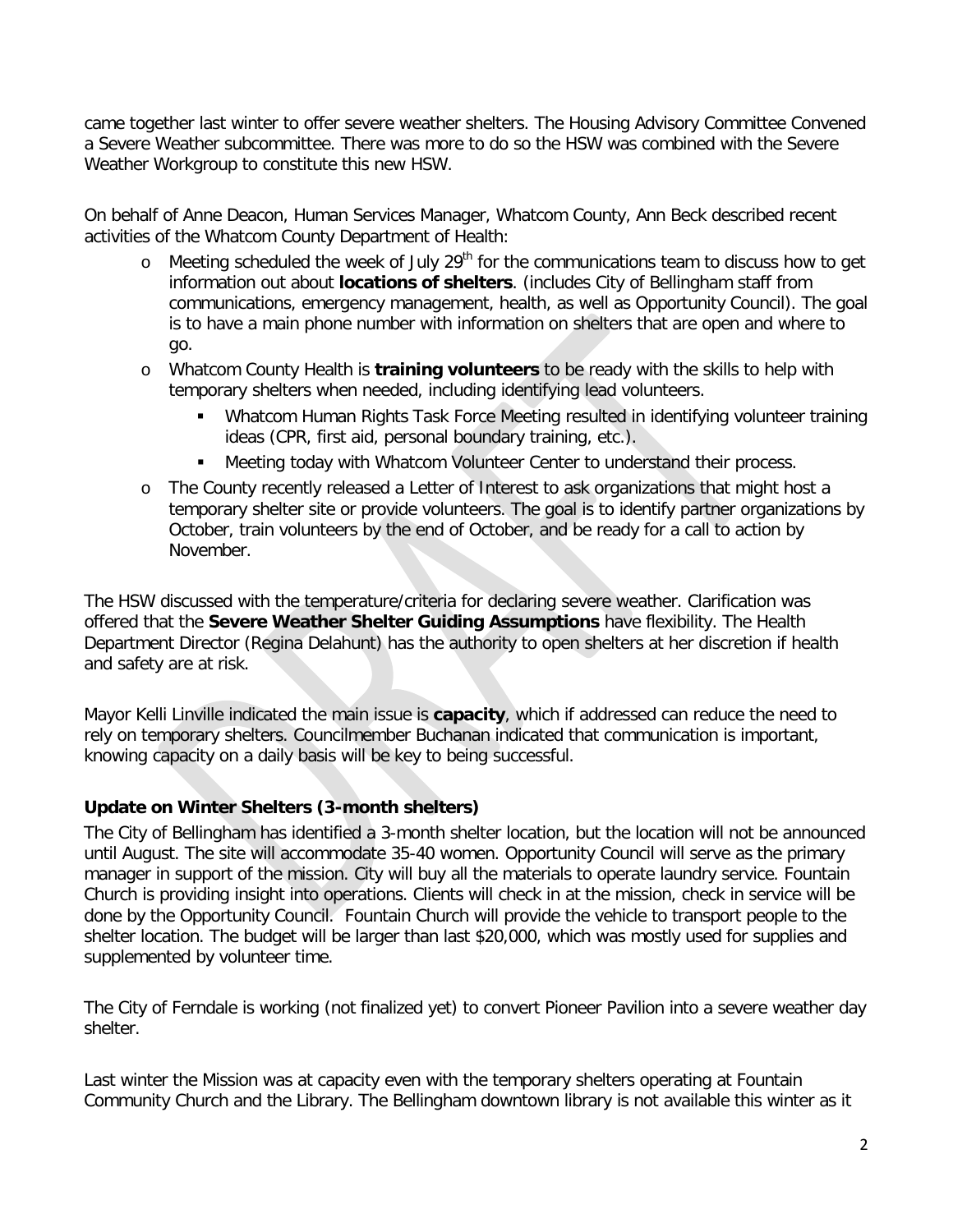will be under renovations. Based on trends, the need continues with the drop in center numbers 20% higher than last year. The Lighthouse Mission anticipates turning people away this winter. Approximately 40-80 additional beds (year round) would likely meet the need.

Organizations, like the Port of Bellingham, can offer shelter space but that doesn't come with financial support for operations.

The majority Whatcom County Health Dept. resources go to permanent supportive housing. The Health Department can offer money for water/snacks and volunteer training. Ann Beck will provide an update at the next meeting.

Mayor Kelli Linville said permanent housing is the answer. Permanent shelters are expensive and take a long time to build. Waiting for permanent shelter needs to be part of the housing first. It's important to look to the model continuum from street to permanent housing.

#### **Legislation**

The HSW discussed legislation that could result in funding opportunities. SHB 1406, the sales tax rebate recently authorized, can't be used for shelters. It can provide funding for permanent housing. House Bill 2263 (2016) is for one tenth of 1% for mental health.

#### **List of Alternative Strategies and Responses (meeting packet)**

Councilmember Buchanan asked the group to review the strategies developed last year by the Workgroup and think about ranking and priority of each item.

Rest Stop

Peace Health is working on a respite facility – 24 hr. stay for specialized medical care. Unity Care is working on a rest stop with laundry, showers, bathrooms, etc.

- Barge: HSW members recalled this was a challenge to implement.
- Laundry Program
	- o First Congregational Church opened its ground floor to Northwest Youth Services in January. They are open from 10am-2pm and are looking to be open longer, especially for winter.
	- o Over 150 people stay at Lighthouse Mission daily. Linens are done daily. Not enough capacity for personal laundry. Lighthouse Mission is looking at trying to offer a laundry trailer alongside their currently operational shower trailer. It would be cheaper to buy everyone memberships to the YMCA but providing services through Lighthouse Mission is better for relationship building and getting people into more services.
	- o The City of Bellingham considered vouchers to nearby laundromat vs installing washers.
	- o A recent public health outbreak (scabies and lice) necessitates more shower and laundry services.
- Camping
	- o There was a camping area behind city hall, and now behind the 911 center on Alabama at James.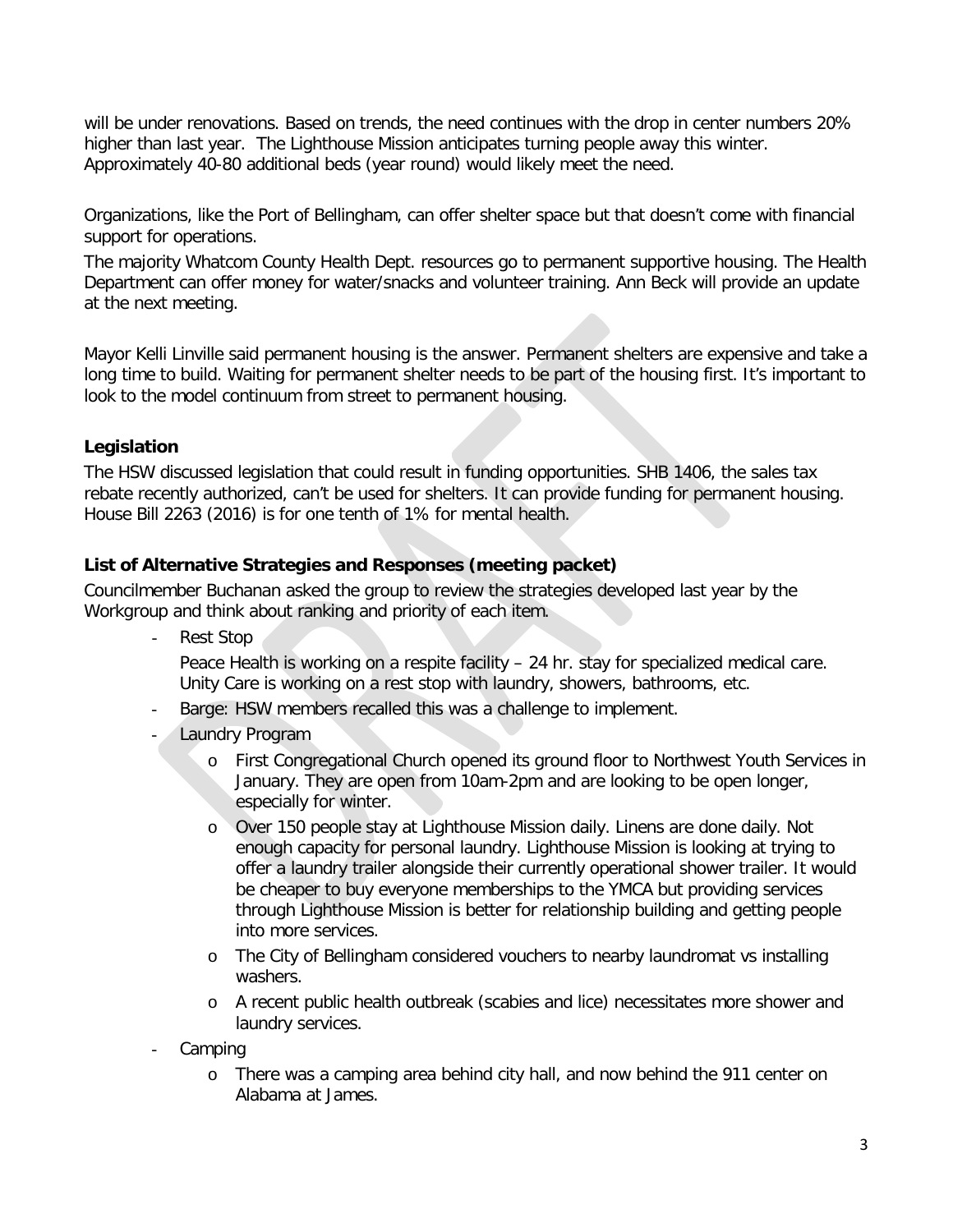- o Rick Sepler, Bellingham Planning Department, provided an update on a recently approved permit submitted by HomesNow for 6 tiny homes in Unity Village (Post Point location). Construction will begin in August  $1<sup>st</sup>$ . HomesNow will go into winter without any tents and use only the permitted tiny homes. The buildings will be up to code and heated.
	- The timeframe for Unity Village is 9 months. The model is great because it's a temporary solution and residents are moving out into permanent housing. The City of Bellingham does not have a plan for assisting after 9 months, and has not signed up for the long term.
	- **HomesNow is looking for another potential location.**
- o Council Member Lilliquist asked if there were other partners looking to help establish additional locations for encampments? Others agreed this should be an item for the HSW to explore
- o Mike Parker indicated the HSW could look at Health Dept. Homeless Housing Resources chart and use it to look at subpopulations and assets.
- **Restrooms** 
	- o The City put in a permanent restroom facility at Maritime Park and reconfigured it to eliminate unwanted activities. Restrooms are a priority because of what happens when they are not available.
	- o The Lighthouse Mission has three outhouses. They lost their contract with SSC because of trash in the toilets. If there were no toilets, neighbors would complain about lots of toilet use in the bushes.
	- o The Portland Loo can have a washroom on the outside and is sometimes solar powered. The City could create permanent public infrastructure (permanent plumbing required), a 24-hr facility for everyone. HSW members discussed using an off-the-shelf options, rather than designing something unique or unusual.
	- o A 24-hr bathroom is located at Star Park in Ferndale. It's been successful because of there is a lot of foot traffic for the park and the park staff works nearby and checks it often.
- **Showers** 
	- o Lighthouse Mission had their 1,000<sup>th</sup> shower in their shower trailer, which averages 16-18 showers per setting. The mission advertises the schedule and locations (4 different sites a week at various church parking lots and every Wednesday in the Mission parking lot. At the drop in center, there are not any showers, and people are not getting daily showers.
	- o HomesNow has a shower truck service for residents of tiny home encampments. HomesNow also takes the shower out once a month, typically at an event such as the summit event at Maritime Heritage Park. The shower trailer operates approximately 1,500 showers per year.
- Lockers
	- o A cement pad was poured at the police station. The City of Bellingham agreed to purchase lockers. Safe Storage PNW is interested in leading the project. Protocols and operational models need to be in place to move forward. The HSW can provide additional support to the Safe Storage PNW, and requested they present on progress at an upcoming meeting.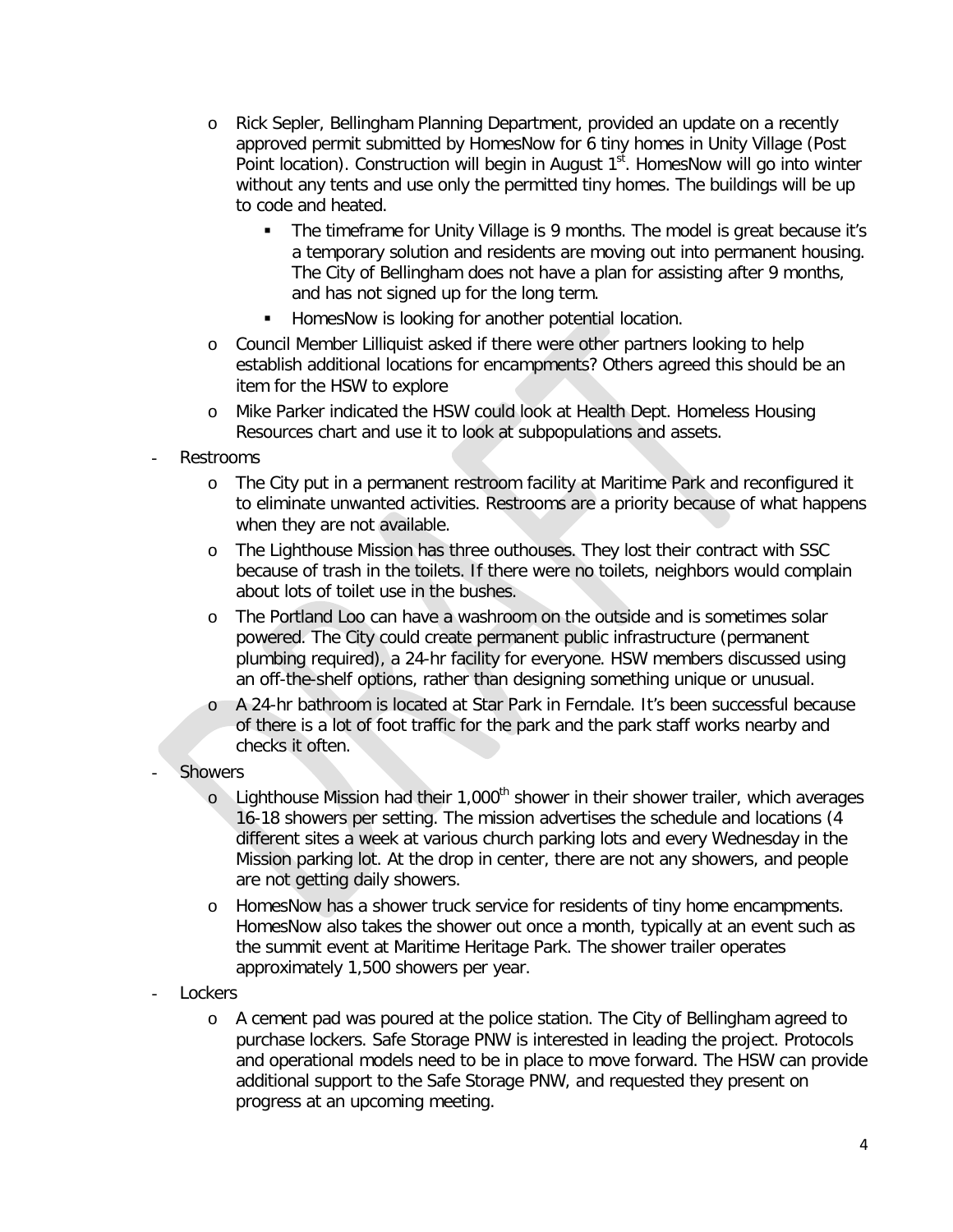- Car/RV Parking
	- o Safe parking in a church parking lot is a possibility. Overnight parking in public rights of way is also an option. (Lilliquist).
	- o The City of Bellingham allows for 8 hours parking on the street unless signs prohibit it. . The City is focused on cars and not RVs, which can be problematic because of visibility of activities in the RV.
	- o Ferndale has a big need to address people living in cars, many of whom stay overnight in park parking lots.
	- o Eugene, OR is a good example. The City used a large city park parking lot. Residents agree to do their own neighborhood watch. The city put in dumpsters, port-a-potties, grey water removal station. The stable spot allowed for collective security and community. There is a self-screening function for selecting residents. The vehicles have to be movable/drivable, and include RVs and cars.
	- o San Diego models are successful. A social worker engages the car camping camp. RVs are prohibited because there is less motivation to take next steps out of homelessness, and it is difficult to prohibit illegal activities in the privacy of RVs.
- **Camping**
- Garbage Collection

#### **2. Discussion of Next Steps**

- Resolution to Amend the Homeless Strategies Workgroup addressed changes to the membership and the purpose.
- Next Meeting  $($ #9)
	- o Councilmember Buchanan discussed meeting every two weeks until an action plan is identified. Invitations will be emailed for the next meeting.
	- o The HSW agreed to six meetings to develop a list and prioritize action items.
	- o HSW members would like to invite guests to provide updates and identify needs to move forward (e.g. Safe Storage, Unity Care)
- Additional Handouts:
	- o County Council and Executive Expectations of Board & Commission members
	- o List of Homeless Strategies Workgroup Members

#### **3. Public Comment**

- Councilmember Satpal Sidhu Pre-permit facilities to shelter 4-5 people so sites are available and prepared when the need arises. [Riley Sweeny noted that the City of Ferndale implemented that approach last year.] Additionally, in Trinidad, a permanently anchored cruise ship was a solution to temporary shelter.
- Shari Lapof Food needs to be considered in any decision we make. If someone has not eaten in a few days, food is a huge consideration. It's a big consideration, logistically and financially.
- Markis Stidham Regarding capacity issues, we've understated capacity issues at the mission. We were housing 150 people who were not able to go to the mission. There are a lot of people who are unsheltered, and it should not be a death sentence. On safe parking,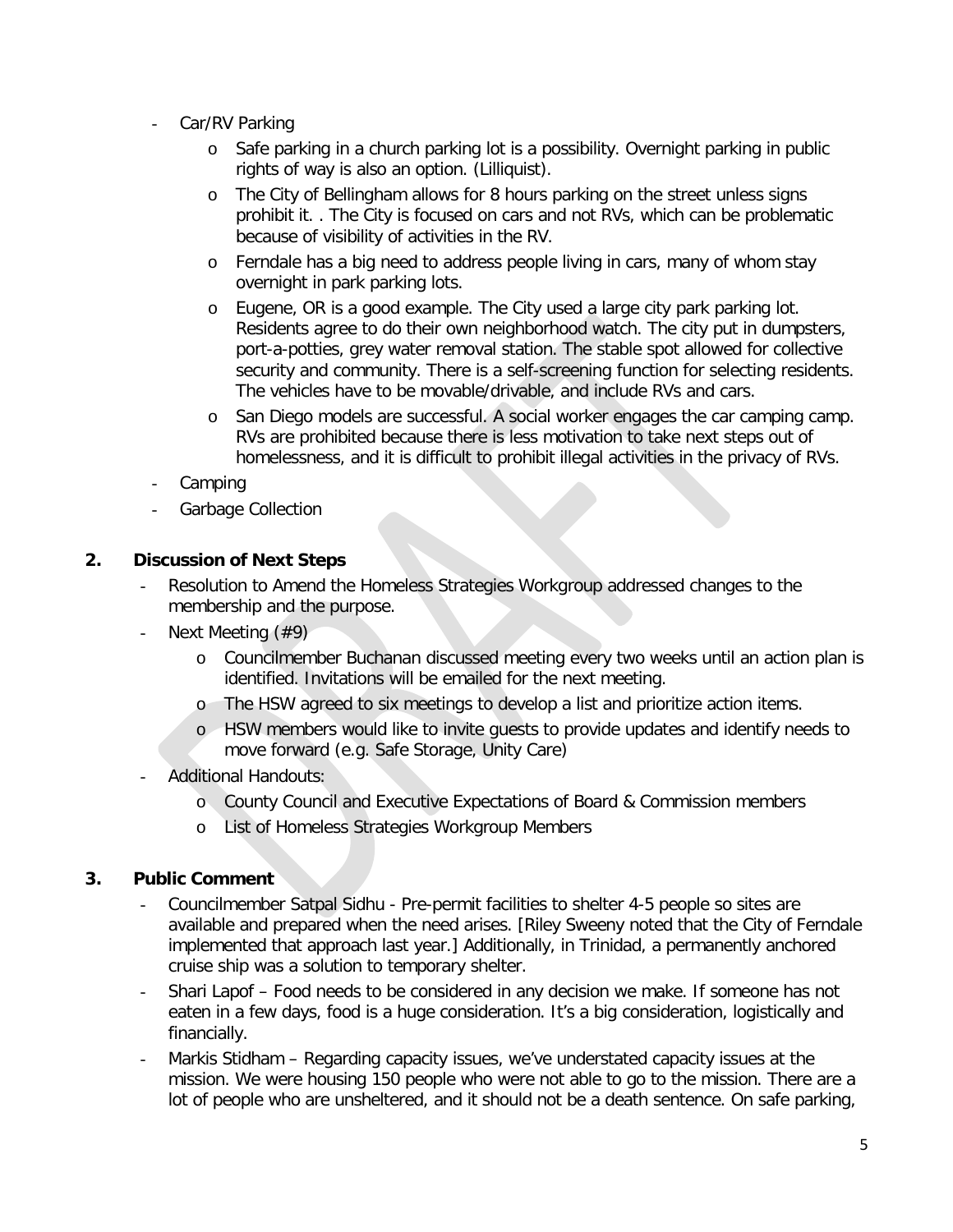we should copy the HomesNow model. Our outreach was primarily at night, and we avoided cars for safety reasons.

- Riley Sweeney – North Whatcom Poverty Task Force is meeting monthly to discuss at issues at the small city level, including Ferndale, Lynden, Birch Bay, and Blaine. The Task Force meets the first Wednesday of the month at 6pm in the Ferndale City Annex. The goal is to deliver a list of recommendations to the Ferndale city council early next year.

6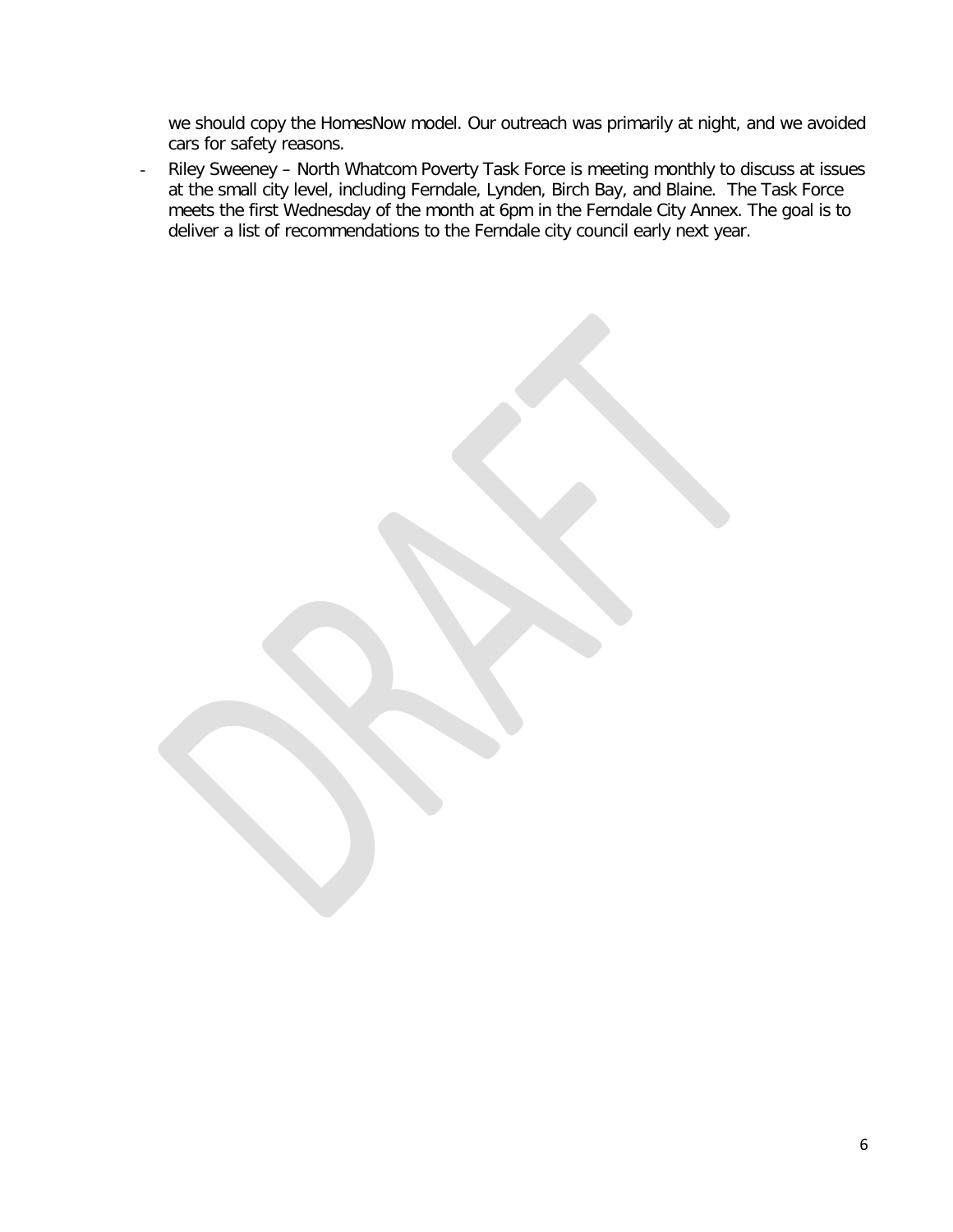**COUNTY COURTHOUSE** 311 Grand Avenue, Suite #105 Bellingham, WA 98225-4038 (360) 778-5010



**COUNCILMEMBERS** Barbara Brenner Rud Browne Barry Buchanan Tyler Byrd Todd Donovan Carol Frazey Satpal Sidhu

#### **WHATCOM COUNTY COUNCIL**

*Last Updated 08/08/2019*

#### **HOMELESS STRATEGIES WORKGROUP – MEMBER LIST**

| Barry Buchanan, Chair | <b>Whatcom County Councilmember</b>                   |
|-----------------------|-------------------------------------------------------|
| Tyler Schroeder       | Whatcom County, Deputy Executive                      |
| <b>Rud Browne</b>     | <b>Whatcom County Councilmember</b>                   |
| Michael Lilliquist    | City of Bellingham Councilmember                      |
| Dan Hammill           | Bellingham City Councilmember                         |
| Kelli Linville        | City of Bellingham, Mayor                             |
| Jon Mutchler          | City of Ferndale, Mayor                               |
| Michael Shepard       | Port of Bellingham, Commissioner                      |
| Hans Erchinger-Davis  | Lighthouse Mission Ministries Representative          |
| <b>Mike Parker</b>    | <b>Opportunity Council Representative</b>             |
| <b>Nick Lewis</b>     | Lummi Indian Business Council                         |
| Anne Deacon           | <b>Whatcom County Health</b>                          |
| <b>TBD</b>            | Housing Advisory Committee Member                     |
| Emilio Vela, Jr.      | Northwest Youth Services Representative               |
| <b>Florence Simon</b> | Bellingham Police, Deputy Chief                       |
| Doug Chadwick         | <b>Whatcom County Sheriff, Chief Deputy</b>           |
| Mike Hilley           | <b>Whatcom County EMS</b>                             |
| Guy Occhiogrosso      | Bellingham/Whatcom Chamber of Commerce Representative |
| Markis D. Stidham     | <b>Homeless Advocate</b>                              |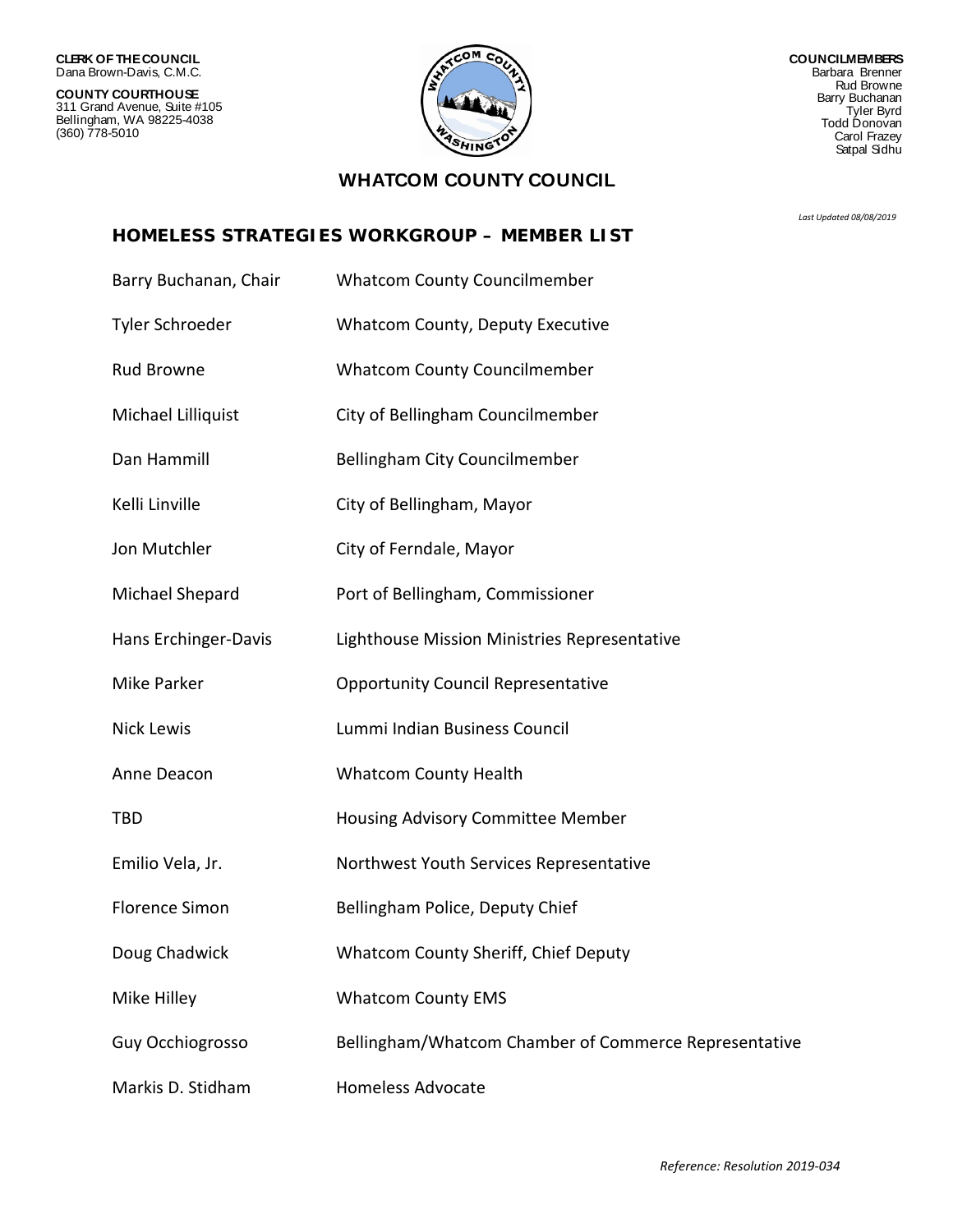# List of Alternative Strategies & Responses

Updated for 08/09/19 HSW Meeting

| $$ =$ Less than 100k | • This strategy is already listed                                        |
|----------------------|--------------------------------------------------------------------------|
| $$5 = 100k - 300k$   | among the priority strategies in the                                     |
| $$55 = 300k - 1m$    | City's 2018-2022 Consolidated Plan<br>and/or Assessment of Fair Housing. |
| $$555 = 1m +$        | * Strategy suggested by Community<br>Solutions Workgroup in fall 2017.   |

**Humane responses to address public health and safety impacts associated with homelessness crisis**

| <b>Response</b>    | <b>Description</b>                                                                                                                                                                                                             | ಡ<br>Sanitation<br>hygiene | Personal<br>safety/security | Public safety | Environmental<br>health | Level of funding<br>needed                                                                               | <b>Underway</b><br>or.<br><b>Planned</b> | <b>Partner Agencies Working on Response</b><br><b>Potential Partners</b>                                                                                                                                                                                                              | Lead<br>agency?                                | <b>Status</b> | <b>Ranking?</b> |
|--------------------|--------------------------------------------------------------------------------------------------------------------------------------------------------------------------------------------------------------------------------|----------------------------|-----------------------------|---------------|-------------------------|----------------------------------------------------------------------------------------------------------|------------------------------------------|---------------------------------------------------------------------------------------------------------------------------------------------------------------------------------------------------------------------------------------------------------------------------------------|------------------------------------------------|---------------|-----------------|
| <b>Rest Stop</b>   | Create an Urban Rest Stop (mobile<br>or fixed location) with showers,<br>laundry, check-in medical screening<br>(proposed by Whatcom County<br><b>Public Health Crisis Oversight</b><br>Committee).<br>Or, laundry facilities. | $\mathsf{X}$               | X                           | X             | X                       | \$\$, \$\$\$                                                                                             | X                                        | Proposed by Whatcom County Public Health<br>Crisis Oversight Committee.<br>NWYS operates a Day Center from 10-2 at<br>First Congregational Church, Serves 24 and<br>younger.<br><b>Respite Care (Peace Health)</b><br><b>Rest Stop (Unity Care)</b>                                   | Peace<br>Health,<br>Unity Care,<br><b>NWYS</b> |               |                 |
| <b>Barge</b>       | Operate a floating barge with beds<br>and showers.                                                                                                                                                                             | X                          | X                           |               |                         |                                                                                                          |                                          | HSW agree this is a challenge to implement.                                                                                                                                                                                                                                           |                                                |               |                 |
| Laundry<br>Program | Laundry Love - former program is<br>closed. The program may need<br>multiple, small locations that do not<br>rely on one facility or one set of<br>benefactors.                                                                | $\mathsf{X}$               |                             |               |                         | \$ (if partnered<br>with faith-based<br>or agency with<br>shared mission<br>to allow use of<br>facility) | $\boldsymbol{\mathsf{x}}$                | NWYS working with First Congregational on<br>Day Center, which will serve 24 and younger.<br>Open from 10am-2pm. Provides laundry<br>service<br>Light House mission does linen laundry daily,<br>not enough capacity for personal laundry.<br>Interested in a laundry trailer service |                                                |               |                 |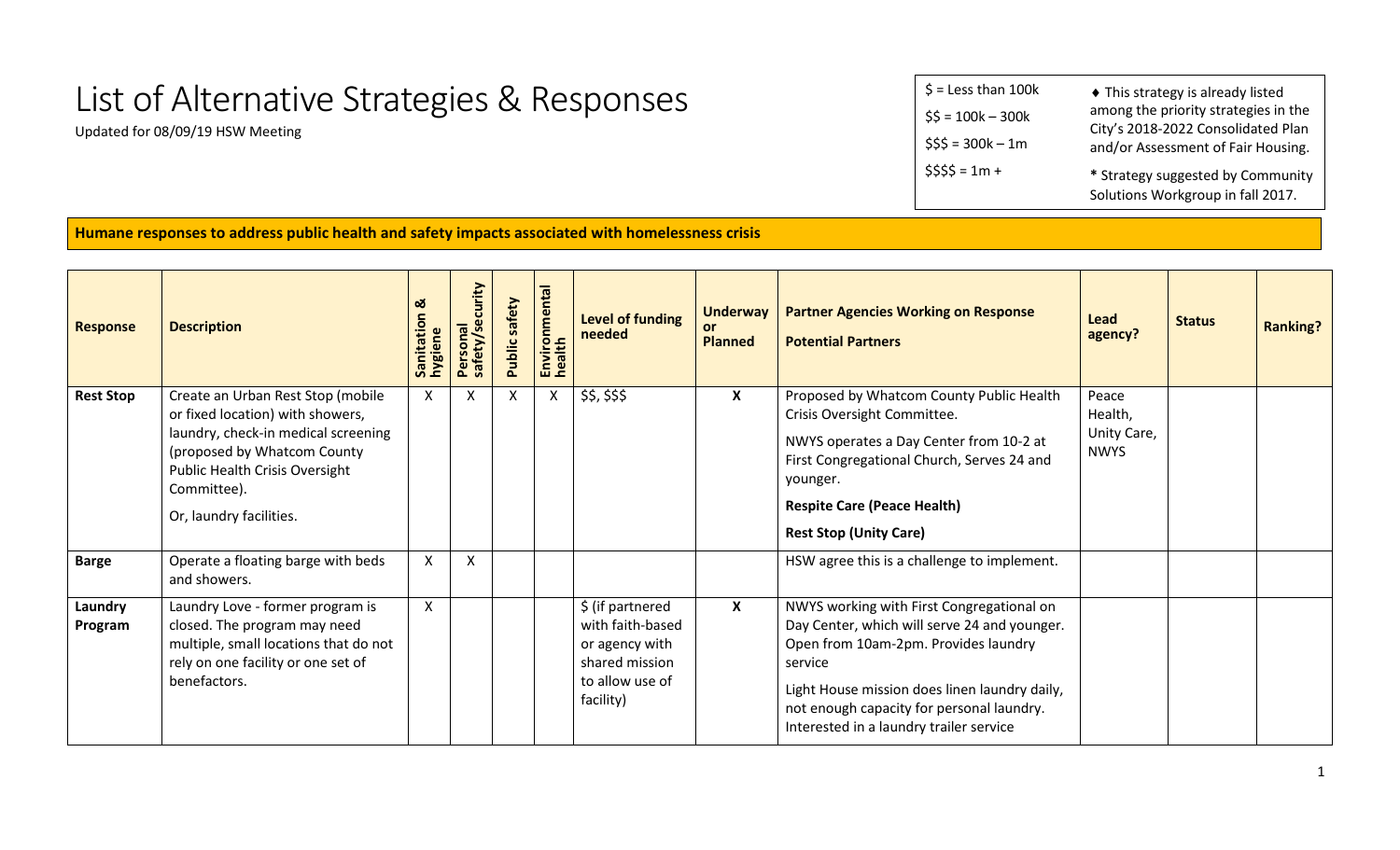| <b>Response</b>  | <b>Description</b>                                                                                                                                     | <u>ನ</u><br>Sanitation &<br>hygiene | Personal<br>safety/security | Public safety | Environmental<br>health | <b>Level of funding</b><br>needed | <b>Underway</b><br>or.<br><b>Planned</b> | <b>Partner Agencies Working on Response</b><br><b>Potential Partners</b>                                                                                                                                                                                                                                                                                                                                                                                                                       | <b>Lead</b><br>agency?                                                  | <b>Status</b> | <b>Ranking?</b> |
|------------------|--------------------------------------------------------------------------------------------------------------------------------------------------------|-------------------------------------|-----------------------------|---------------|-------------------------|-----------------------------------|------------------------------------------|------------------------------------------------------------------------------------------------------------------------------------------------------------------------------------------------------------------------------------------------------------------------------------------------------------------------------------------------------------------------------------------------------------------------------------------------------------------------------------------------|-------------------------------------------------------------------------|---------------|-----------------|
|                  |                                                                                                                                                        |                                     |                             |               |                         |                                   |                                          | City of Bellingham considering a laundry<br>voucher service                                                                                                                                                                                                                                                                                                                                                                                                                                    |                                                                         |               |                 |
| <b>Camping</b>   | Permitted camping area.<br>Establish Safe Camps for under 15<br>people (smaller sizes) and<br>distributed locations are better than<br>one large site. |                                     | X                           | $\mathsf{X}$  | $\mathsf{X}$            | \$\$, \$\$\$                      | $\boldsymbol{\mathsf{X}}$                | Requires on-site management, restrooms and<br>facilities. Partners required.<br>City of Bellingham has a camping area behind<br>the 911 center on James St.<br>HomesNow creating Unity Village (Post Point<br>location) - Construction begins Aug 1 2019.<br>City of Bellingham will assist with Unity Village<br>Operations for 9 months                                                                                                                                                      | HomesNow<br>, City of<br>Bellingham                                     |               | High            |
| <b>Restrooms</b> | Bathroom facilities with 24 hour<br>access for those who work shifts.<br>Explore multiple locations.                                                   | $\boldsymbol{\mathsf{X}}$           | $\mathsf{X}$                |               |                         | $x  $ \$, \$\$, \$\$\$            | $\boldsymbol{\mathsf{X}}$                | City of Bellingham is completing 24 hour<br>access restroom at MHP. Porta-potties have<br>been located in 3 additional areas.<br>Whatcom County considering Rest Stop,<br>which could also help with this need. 24-hour<br>access would be very expensive.<br>NWYS working with First Congregational on<br>Day Center, which serves ages 24 and<br>younger from 10am-2pm.<br>Lighthouse Mission has 3 outhouses at drop<br>in center<br>City of Ferndale has a 24-hr bathroom at Star<br>Park. | City of<br>Bellingham,<br>City of<br>Ferndale,<br>Lighthouse<br>Mission |               | High            |
| <b>Showers</b>   | Shower facility with 24 hour access                                                                                                                    | $\mathsf{X}$                        |                             |               |                         | \$\$, \$\$\$                      | $\boldsymbol{\mathsf{X}}$                | Lighthouse Mission has a shower trailer -                                                                                                                                                                                                                                                                                                                                                                                                                                                      | Lighthouse                                                              |               |                 |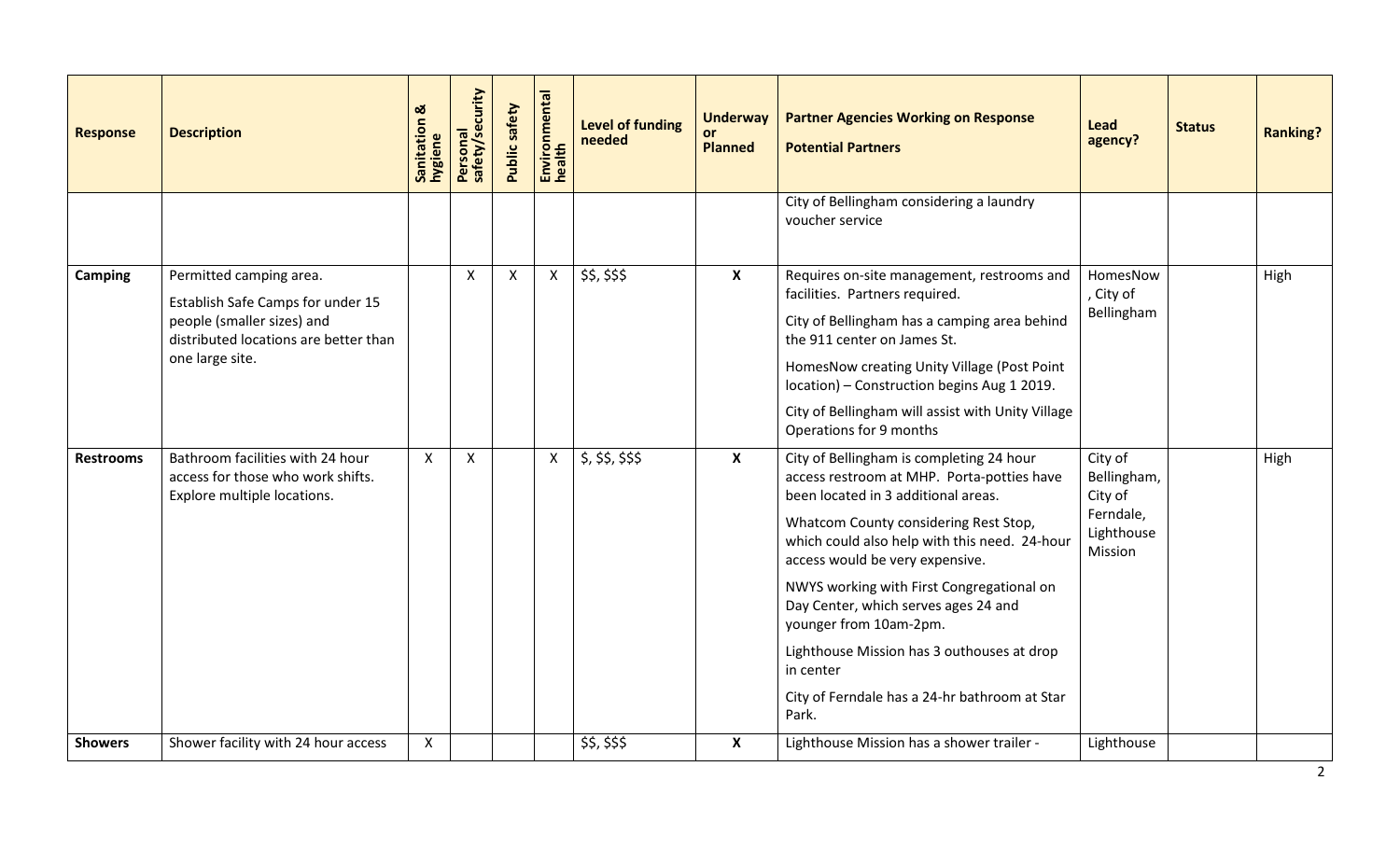| <b>Response</b> | <b>Description</b>         | ಯ<br>Sanitation<br>hygiene | Personal<br>safety/security | safety<br>Public: | Environmental<br>health | Level of funding<br>needed | <b>Underway</b><br><b>or</b><br><b>Planned</b> | <b>Partner Agencies Working on Response</b><br><b>Potential Partners</b>                                                                                               | Lead<br>agency?      | <b>Status</b> | <b>Ranking?</b> |
|-----------------|----------------------------|----------------------------|-----------------------------|-------------------|-------------------------|----------------------------|------------------------------------------------|------------------------------------------------------------------------------------------------------------------------------------------------------------------------|----------------------|---------------|-----------------|
|                 | for those who work shifts. |                            |                             |                   |                         |                            |                                                | serves 16-18 showers per setting. Moves to 4<br>locations a week and recently served their<br>$1,000^{\text{th}}$ shower                                               | Mission,<br>HomesNow |               |                 |
|                 |                            |                            |                             |                   |                         |                            |                                                | LMM will include shower facilities in new<br>permanent shelter facility.                                                                                               |                      |               |                 |
|                 |                            |                            |                             |                   |                         |                            |                                                | NWYS working with First Congregational on<br>Day Center, serves 24 and younger.                                                                                        |                      |               |                 |
|                 |                            |                            |                             |                   |                         |                            |                                                | YMCA offers a limited number of shower<br>passes – they are at capacity.                                                                                               |                      |               |                 |
|                 |                            |                            |                             |                   |                         |                            |                                                | HomesNow has a shower truck for tiny home<br>residents. Once a month takes shower trailer<br>to Maritime Heritage Park for a summit.<br>Offers 1,500 showers per year. |                      |               |                 |
|                 |                            |                            |                             |                   |                         |                            |                                                | 24-hour access VERY challenging.                                                                                                                                       |                      |               |                 |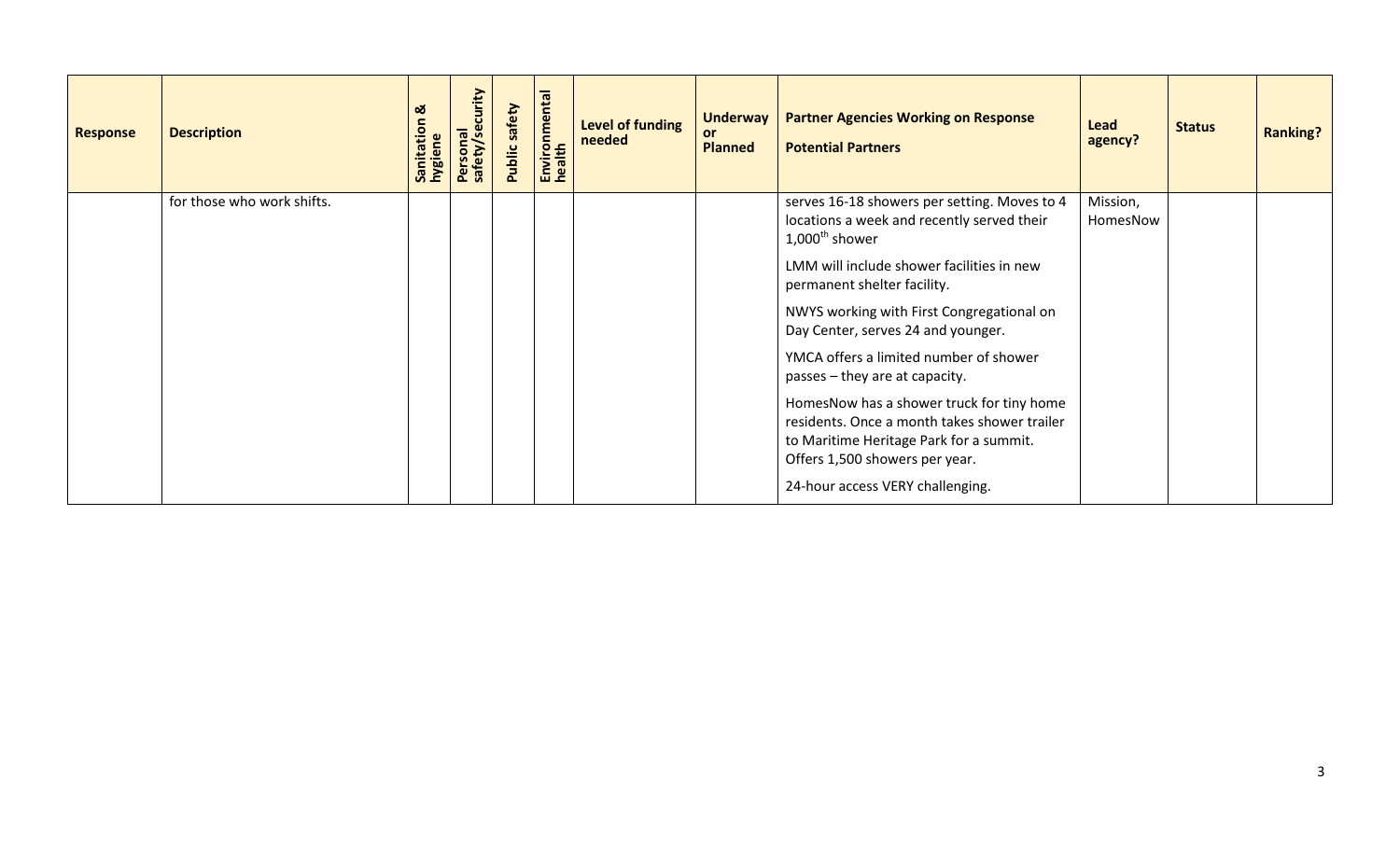| <b>Response</b>          | <b>Description</b>                                                                                                                                                                                                                                                                                                                                                                                 | œ<br>Sanitation &<br>hygiene | Personal<br>safety/security | Public safety             | Environmental<br>health | <b>Level of funding</b><br>needed | <b>Underway</b><br>or<br><b>Planned</b> | <b>Partner Agencies Working on Response</b><br><b>Potential Partners</b>                                                                                                                                                                                                                                                                                                                                                                                                             | Lead<br>agency?                               | <b>Status</b> | <b>Ranking?</b> |
|--------------------------|----------------------------------------------------------------------------------------------------------------------------------------------------------------------------------------------------------------------------------------------------------------------------------------------------------------------------------------------------------------------------------------------------|------------------------------|-----------------------------|---------------------------|-------------------------|-----------------------------------|-----------------------------------------|--------------------------------------------------------------------------------------------------------------------------------------------------------------------------------------------------------------------------------------------------------------------------------------------------------------------------------------------------------------------------------------------------------------------------------------------------------------------------------------|-----------------------------------------------|---------------|-----------------|
| <b>Lockers</b>           | Lockers for storage of valuables (24<br>hour access). Locked Storage - a<br>location has been identified,<br>additional locations are needed that<br>can accommodate a 120 square foot<br>unit that can placed on to site.                                                                                                                                                                         |                              | $\mathsf{X}$                |                           |                         | \$                                | $\boldsymbol{X}$                        | Safe Storage PNW Non-profit to lead effort<br>with support from COB and other agencies<br>City of Bellingham identified a location near<br>the police station and poured a concrete pad.<br>City agreed to purchase lockers. Operational<br>models need to be in place.<br>Whatcom County has been working with Safe<br>Storage PNW to identify location for lockers<br>on County property. County has budgeted<br>\$20,000 to assist in this effort.<br>Additional partners needed. | City of<br>Bellingham<br>Whatcom<br>County    |               |                 |
| Car/RV<br><b>Parking</b> | Establish Safe Parking designated for<br>those who have "some level of<br>shelter" with rules to mitigate<br>impacts, amenities nearby with<br>signage with parking time duration<br>limits.<br>Spread out parking across the<br>community. Lighting and security are<br>a concern, and if COB can help with<br>these, some organizations and<br>entities might be able to offer<br>parking sites. |                              | $\mathsf{X}$                | $\boldsymbol{\mathsf{X}}$ |                         | \$5, \$55                         |                                         | Requires on-site management, restrooms and<br>facilities. Partners required.<br>City of Bellingham allows for 8hour parking<br>on-street, unless otherwise marked.<br>City of Ferndale acknowledged many park<br>overnight in parking lots at parks.                                                                                                                                                                                                                                 | City of<br>Bellingham,<br>City of<br>Ferndale |               |                 |
| Camping                  | Use campgrounds in the off season,<br>this community resource already<br>exists.                                                                                                                                                                                                                                                                                                                   | $\mathsf{X}$                 |                             | $\mathsf{X}$              | $\mathsf{X}$            | \$5, \$55                         |                                         | Requires on-site management, restrooms and<br>facilities. Partners required.                                                                                                                                                                                                                                                                                                                                                                                                         |                                               |               |                 |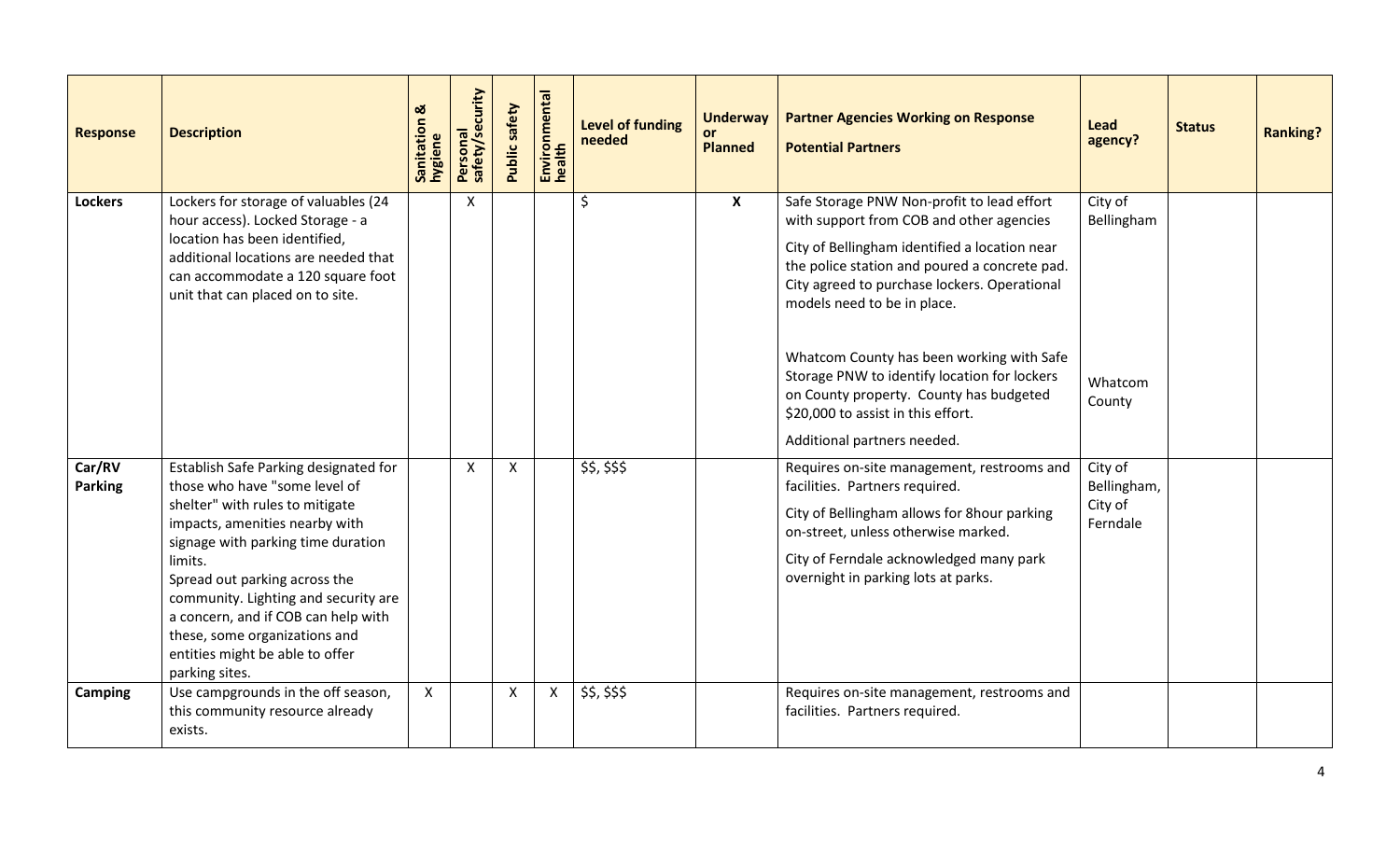| <b>Response</b>              | <b>Description</b>                                                             | ಿ<br>Sanit<br>hygie | E<br>۰.<br>ര_ഗ<br>ers<br>afet<br>മശ | ēty<br>$\bar{\sigma}$<br>$\frac{1}{5}$<br>௳ | 호텔<br>Envi<br>hea | Level of funding<br>needed | Underway  <br>or<br><b>Planned</b> | <b>Partner Agencies Working on Response</b><br><b>Potential Partners</b>                 | Lead<br>agency? | <b>Status</b> | <b>Ranking?</b> |
|------------------------------|--------------------------------------------------------------------------------|---------------------|-------------------------------------|---------------------------------------------|-------------------|----------------------------|------------------------------------|------------------------------------------------------------------------------------------|-----------------|---------------|-----------------|
| Garbage<br><b>Collection</b> | Dumpsters for homeless community<br>to discard their belongings when<br>needed |                     |                                     |                                             |                   |                            | X                                  | The City has provided dumpsters in several<br>locations around the City for this purpose |                 |               |                 |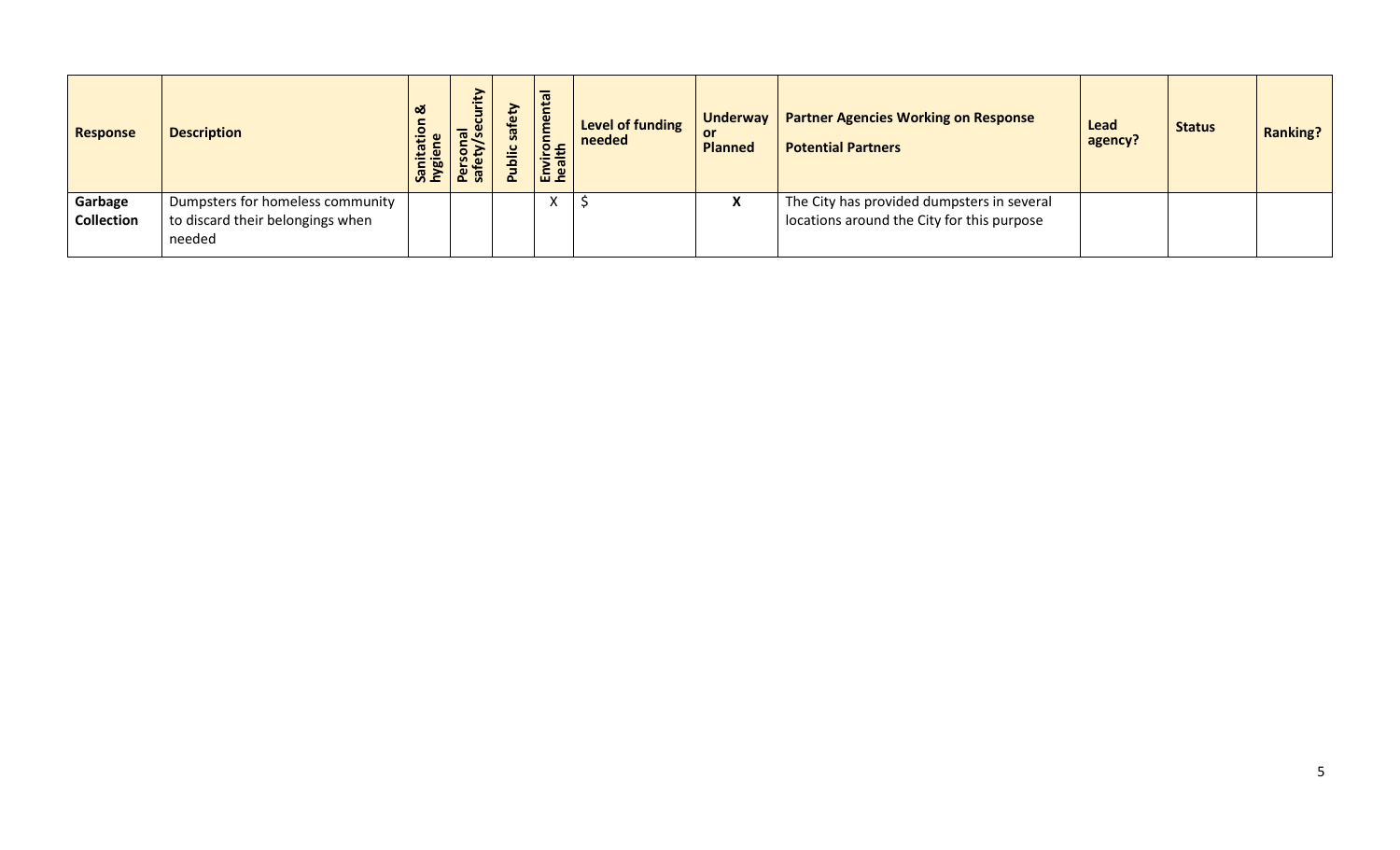### **Strategies to End Homelessness – even IF temporary or temporary for the individual**

| <b>Strategy</b>                                     | <b>Description</b>                                                                                                                                                                               | <b>Funding Level</b> | <b>Underway or</b><br><b>Planned</b> | Partner(s) Agency or Agencies Working on Strategy                                                                              | Lead? | <b>Ranking?</b> |
|-----------------------------------------------------|--------------------------------------------------------------------------------------------------------------------------------------------------------------------------------------------------|----------------------|--------------------------------------|--------------------------------------------------------------------------------------------------------------------------------|-------|-----------------|
| $\triangle$ Case<br><b>Management</b>               | Identify available beds that could be available if<br>sufficient case worker support were provided;                                                                                              | \$\$, \$\$\$         | X                                    | Opportunity Council's Homeless Services Center / Landlord<br>Liaison program.                                                  |       |                 |
|                                                     | then triage these available beds to match levels of<br>service needs with case workers and/or funding<br>for case workers                                                                        |                      | Room for<br>expansion                | Lydia Place - City entered into an expanded case management<br>program.<br>NWYS, CCS, and above agencies could expand further. |       |                 |
| <b>Triage Facility</b>                              | Triage Facility for mental health will be ready by<br>next fall.                                                                                                                                 | \$\$\$\$             | $\boldsymbol{\mathsf{X}}$            | Whatcom County is Lead - Project is funded and underway.                                                                       | WC    |                 |
| <b>Private Mental</b><br><b>Health Facility</b>     | Private mental health and potential partner for<br>site by hospital, which would be bigger than<br>current triage facility.                                                                      | \$\$\$\$             |                                      | Would require a private partner.                                                                                               |       |                 |
| <b>Purchase Hotel</b>                               | Buy a hotel and house people temporarily until<br>they move into housing.                                                                                                                        | \$\$\$\$             |                                      | Would require a partner agency to manage hotel / provide case<br>management.                                                   |       |                 |
| <b>Satellite</b><br><b>Shelters</b>                 | Site county satellite shelters for severe weather<br>(winter shelter closed Feb. 28, 2018).                                                                                                      | \$\$ per year        |                                      |                                                                                                                                |       |                 |
| <b>Additional</b><br>Specialized<br><b>Shelters</b> | Specialized shelters with staff to support special<br>populations (e.g., dual diagnosis of mental health<br>and substance abuse; medical recovery).                                              | \$\$\$               |                                      | (Note: NWYS PAD program, DVSAS, YWCA, Sun Community<br>Services and Interfaith/Family Promise operate shelter beds<br>today)   |       |                 |
| <b>Additional</b><br><b>Small Shelters</b>          | Smaller scale shelters, e.g., four bedroom<br>duplexes, which are easier to find. And signing<br>leases and supporting people in them, e.g., like the<br>NWYS approach that uses a master lease. | \$\$\$,\$\$\$\$      |                                      |                                                                                                                                |       |                 |
| <b>Drug Court</b><br>housing                        | Speed up Drug Court housing.                                                                                                                                                                     |                      | $\boldsymbol{\mathsf{X}}$            |                                                                                                                                |       |                 |
| ♦ Rental                                            | Expand resources for rental assistance vouchers                                                                                                                                                  |                      | $\boldsymbol{\mathsf{X}}$            |                                                                                                                                |       |                 |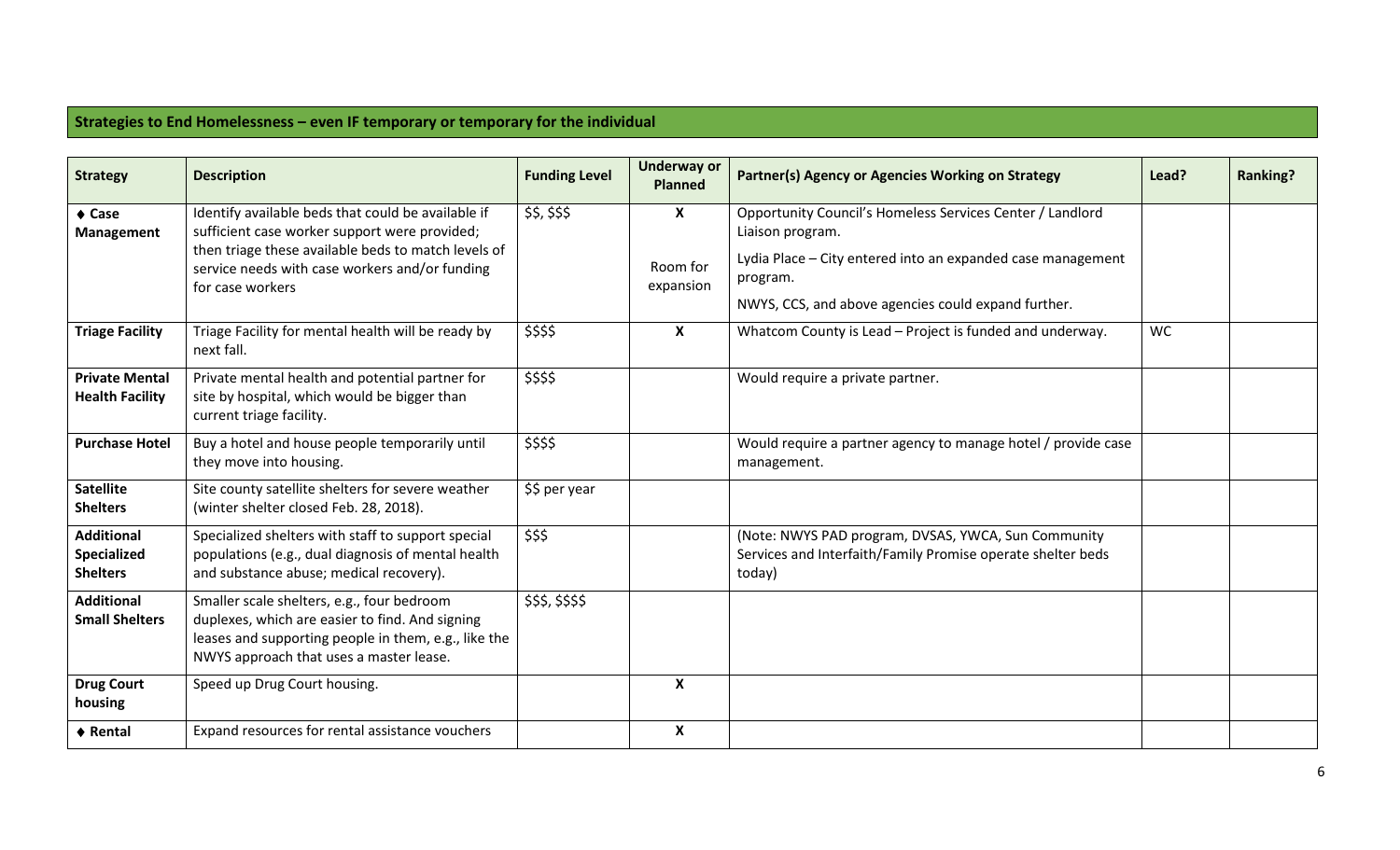| <b>Strategy</b>                                 | <b>Description</b>                                                                                                                                           | <b>Funding Level</b> | <b>Underway or</b><br><b>Planned</b> | Partner(s) Agency or Agencies Working on Strategy                                                                                                                                                                                                | Lead? | <b>Ranking?</b> |
|-------------------------------------------------|--------------------------------------------------------------------------------------------------------------------------------------------------------------|----------------------|--------------------------------------|--------------------------------------------------------------------------------------------------------------------------------------------------------------------------------------------------------------------------------------------------|-------|-----------------|
| <b>Assistance</b>                               |                                                                                                                                                              |                      |                                      |                                                                                                                                                                                                                                                  |       |                 |
| Landlord<br>Liaison                             | Find willing landowners who can be matched<br>with houseless person to offer appropriate shelter<br>within zoning that currently exists.                     |                      |                                      | (Note: Landlord Liaison program is operational, works with<br>landlords who have existing units. Both the City and County are<br>funding this position through the OC. BHA also has a similar<br>position specific to their voucher programs.)   |       |                 |
| * Landlord<br><b>Incentives</b>                 | Landlord incentives can help to get people into<br>housing more quickly.                                                                                     |                      | $\mathsf{x}$                         | OC will convene a small group of local experts to examine the<br>feasibility of using existing programs for this recommendation                                                                                                                  |       |                 |
| $\triangle$ Supportive<br><b>Shared Housing</b> | Optimize current market rental with shared<br>housing strategies (use HUD resources we already<br>have.                                                      |                      |                                      | This is similar to the "Additional Smaller Shelters" item above -<br>a strategy in which nonprofits would operate small group-style<br>homes with supports, and fewer rental assistance resources<br>needed (with lower cost of shared housing). |       |                 |
| <b>Tiny Homes</b>                               | Per Whatcom County Council 2018 action                                                                                                                       |                      |                                      |                                                                                                                                                                                                                                                  |       |                 |
| Re-entry                                        | Expansion of re-entry options (e.g., Dept. of<br>Corrections half-way house, sober houses)                                                                   |                      |                                      |                                                                                                                                                                                                                                                  |       |                 |
| <b>Smaller shelters</b>                         | Expand number of "family home shelters" for a<br>smaller scale and less intense setting than a 200<br>bed shelter setting.                                   |                      |                                      |                                                                                                                                                                                                                                                  |       |                 |
|                                                 | The Strategies listed below were not suggested by the HSW, but were prioritized by the City's Community Solutions Workgroup.                                 |                      |                                      |                                                                                                                                                                                                                                                  |       |                 |
| * Community<br>Liaison/Health<br>Worker         | Develop a community liaison or trained peer<br>health worker program to help keep people in<br>housing and integrate within the broader<br>community         |                      | X                                    | Chuckanut Health Foundation and PeaceHealth have funded<br>the Whatcom Alliance for Health Advancement to explore and<br>establish a Community Health Worker model                                                                               |       |                 |
| * Social<br>inclusion                           | Coordinate among services and programs to<br>promote social inclusion and community building<br>among formerly homeless population                           |                      | X                                    | Lighthouse Mission Ministries started Street Connect early<br>intervention relationship program in Feb 2018. Starting<br>mentorship aftercare program in fall 2018.                                                                              |       |                 |
| ♦ Light-touch<br>case<br>management             | Light-touch case management services available<br>for those with lower vulnerability, more social/job<br>skills to get them on their feet and housed quickly |                      | $\mathsf{X}$                         | Opportunity Council pursued and received a capacity building<br>foundation grant to pay for 0.5 FTE of light touch services. The<br>City is considering additional funding for light touch services.                                             |       |                 |